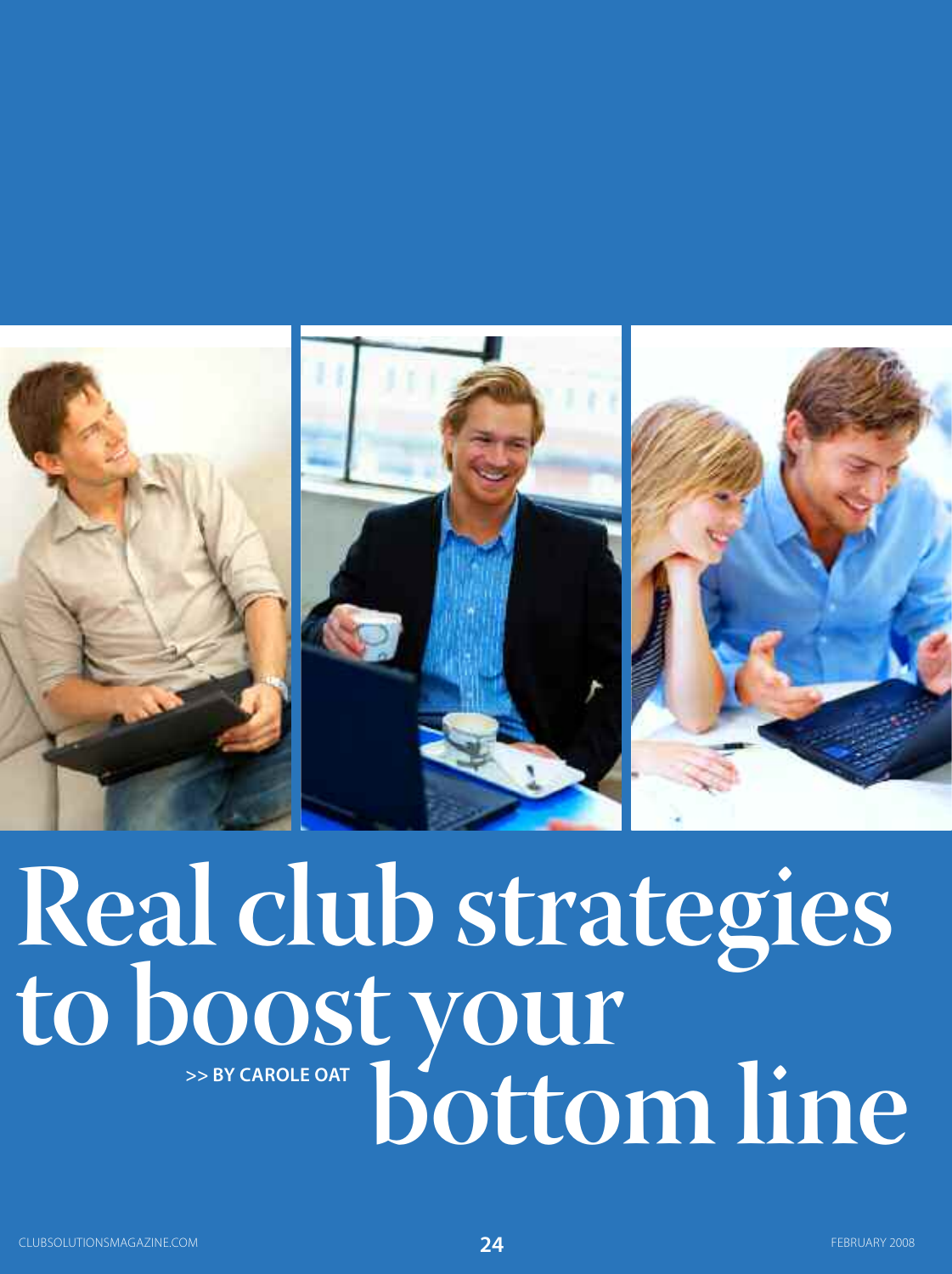Billing — Software — Receivables Management. These are the "Big 3" when it comes to generating revenue in the Club Business. Have you recently looked at how you are managing these three issues? Did you realize that money can be saved/earned by doing business differently? At Twin Oaks, we not only help you run your business; we help you run it more proitably. Here are some suggestions for strengthening your bottom line.

## BILLING

## **Monthly Dues Members**

The most successful health clubs get 70% or more of their members on monthly billing because, in most markets, you will make 20-30% more money per member for no more effort, providing that your EFT processor is reliable.

Having a steady, predictable monthly cash inflow will:

1) help ensure that you are covering monthly recurring expenses,

2) grow the value of the business, and

3) provide you with a track record of income.

This is important to show banks for resale value or for new capital financing.

On average, a member on monthly billing will remain a member for 18-24 months compared to paid-in-full members who only renew each year at a rate of just 40%!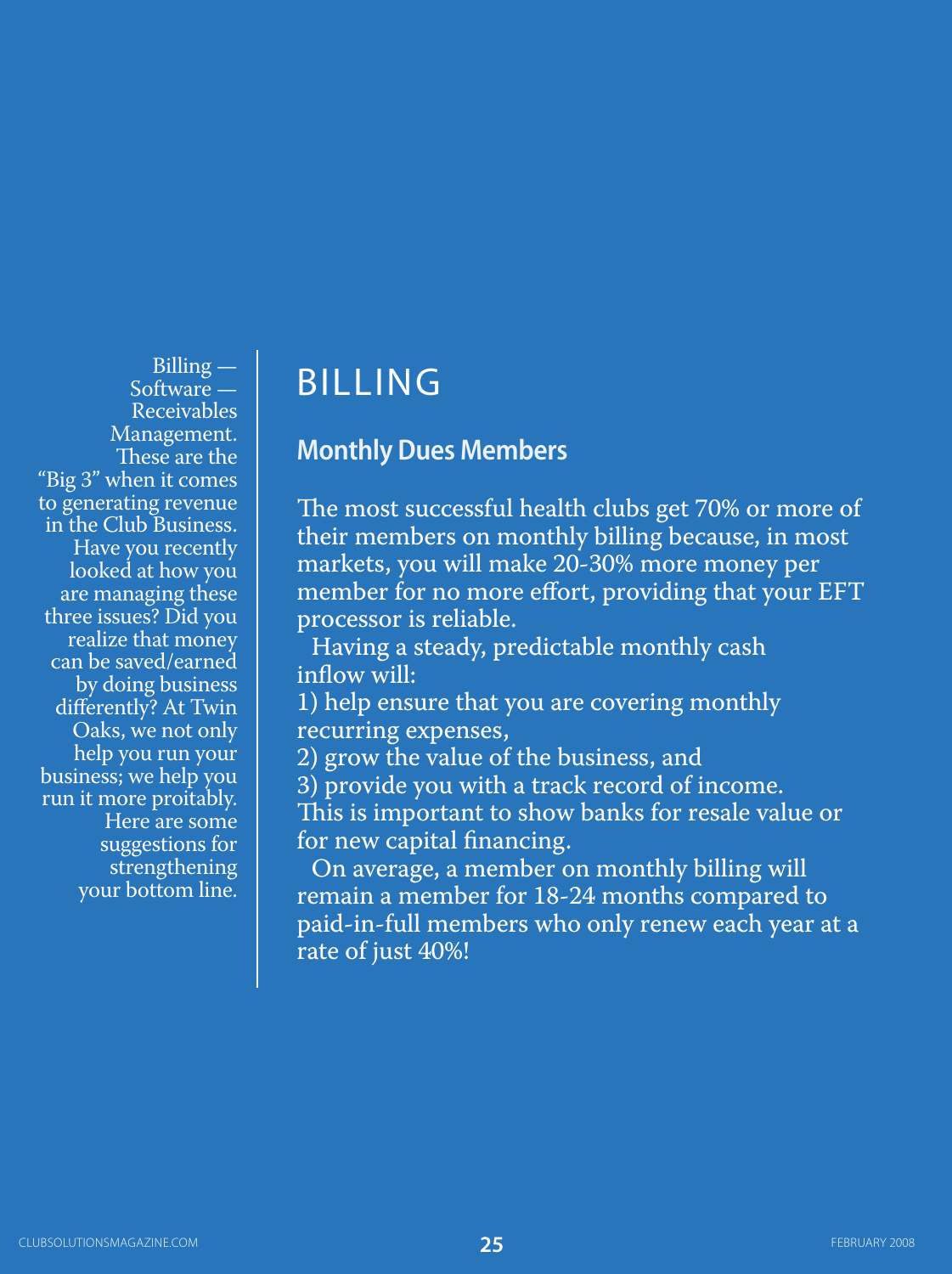#### **Accepting Checks/ACH or Debit/Credit Cards**

A key decision that many clubs are facing right now is: Should we accept all forms of payment or only the most profitable ones? More and more members are paying with plastic and that response is costing club owners a bigger piece of the profits.

Credit card usage has grown in leaps and bounds over the last decade and debit cards will soon eclipse that. Today, the monthly billing ratio for most health clubs is 65% debit/credit card, 35% ACH transactions. Much of this stems from the convenience of carrying a card versus a check, but also from the prevalence of card reward programs and the ability of the user to easily dispute charges.

We can't stress enough that your billing vendor must be payment card industry (PCI or CISP) compliant. This tells you, and your members, that they have structured their data storage and processing functions to safeguard all members account information.

All in all, EFT transactions have made the club business more efficient for club operators and it is difficult in today's market to not try and meet the wish of every customer. The cost ofincreased credit card usage may simply be the cost of doing business these days. But don't forget: individuals areless likely to change checking accounts than they are credit

## The bottom line—you need the freedom to work on your business as well as in it.

Strong, well- developed revenue generators can provide financial stability and profitability needed to achieve that freedom.

cards, and bank accounts don't expire — saving your staff time and effort tracking down members to get updated credit card information. Either way: get members on recurring monthly dues via electronic billing — they will stay with you a lot longer!

#### **Club-MAnAgeMent SoftwAre**

Projecting cash flow and making sure that the dues line is growing are critical functions of managing your business. Using club management software to input data, track statistics and manage monthly billing helps club owners regularly forecast billing from one month to the next.

Many owners run reports and view easy-to-generate stats daily to see that the new members who are sold make it onto the monthly billing and likewise, those that cancel are withdrawn. Get to know the capabilities of your software and use it to show you easily and exactly how many monthlybilling and paid-in-full members, cancels, expires, average dues, tenure, attrition, etc. you have. This information needs to be easy and quick to attain. Don't let money slip through your hands because your software isn't charging your members every month and on time!

Ultimately, your club-management software must get the whole job done. It should be cost-effective, simple-to-use and fully integrates all of the functions you perform. Using one vendor to provide all of the software, hardware and billing services, along with the follow-up work on delinquent accounts, allows club operators to relax, knowing that when, and if, a technology problem arises they only need to call one vendor to solve the issue.

#### highest possible capture rate.

Sometimes this work is too time consuming or outside of the comfort level of a club. Check with your billing provider to see if they can help you manage delinquent accounts. This service should be optional and free. You should never pay activator fees or per-account fees. The service provider would keep the service fee that's billed to the member and your club would get 100% of its dues. If the account is never collected upon, the club has paid nothing. This keeps the pressure on the service provider to do their job and recover the potentially lost revenue.

Remember: it is very important that any service fees charged to members be stated in the membership contract.

Using outside help to manage receivables allows club staff to have greater focus on doing the things needed to continue growing the business, spend more time with members and less time with computers.

#### **ADDitionAl wAyS to inCreASe your bottoM line**

#### **internal House Accounts**

These allow members to keep "cash on hand" — great for facilities with juice bars, pro shops or that sell services. With a house account, members don't have to have cash in their pockets if they want to get a water, shake or nutrition bar, they can just take it off what they've already paid in and the information is stored in the software, or the revenue can be captured later via EFT. The pointof-sale system should easily track all purchases and apply them appropriately. On-account payments can be made anytime and/or additional deposits made. There are pros and cons for either method, but the bottom line is members will spend more money if it's easy.

#### **Member referral benefit Programs**

Create retention programs so that members really feel the savings. Offer, for example, \$5 off a member's monthly fee for each

## **TYPICAL COSTS FOR STANDARD PAYMENT TYPES**

**>> CREDIT CARDS**: feesrange from 2-3% along with an associated transaction fee, monthly statement fee, and potential other costs including those for voice

AGC. 三国 **STORY STORY** 



authorizations and chargebacks.

**>>DEBIT CARDS:** a slightly lower cost to merchants than a credit card, typically .25%.

**>> ACHTRANSACTIONS** cin (charging a checking or bank account): there is little or no cost associated with each transaction and no percentage charge at all.

### **reCeivAbleS MAnAgeMent**

As much as clubs would like to outsource follow-up on returned accounts entirely, some members will only deal with club staff someone they can speak with face to face. Immediate follow-up should happen on a return: send a letter out to the member within 24 to 48 hours with phone calls to recover the unpaid dues and capture new billinginformation. Members who are dealt with properly will respond positively and provide the revised information when asked. Creating methods for members to respond via the Internet, mail, phone or in person allows for the